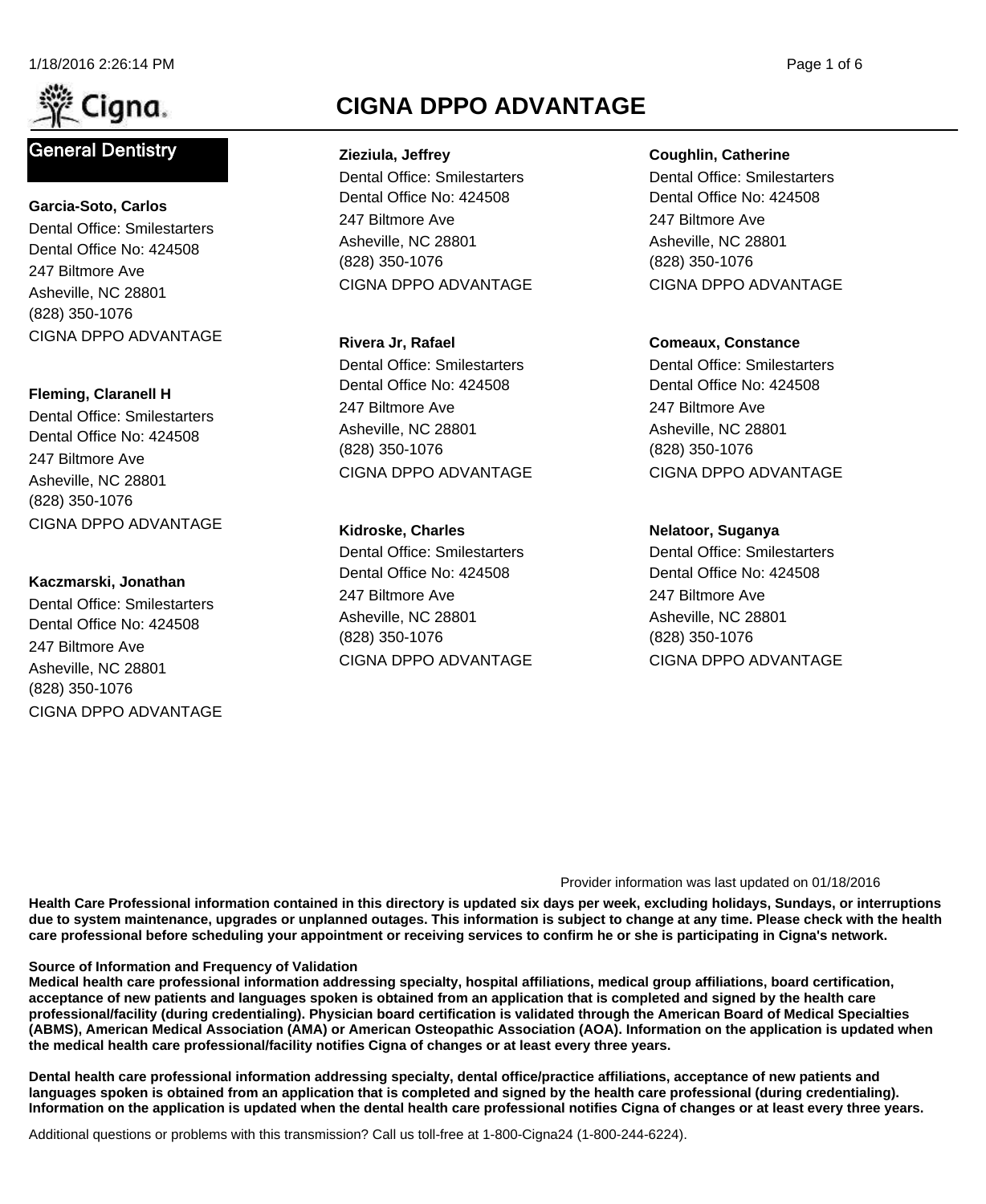#### 1/18/2016 2:26:14 PM Page 2 of 6



# (828) 350-1076 Asheville, NC 28801 247 Biltmore Ave Dental Office No: 424508 Dental Office: Smilestarters **Taylor, Kevin** CIGNA DPPO ADVANTAGE

### **Switzer, Monica**

(828) 350-1076 Asheville, NC 28801 247 Biltmore Ave Dental Office No: 424508 Dental Office: Smilestarters CIGNA DPPO ADVANTAGE

# **Senior, Edward**

(828) 350-1076 Asheville, NC 28801 247 Biltmore Ave Dental Office No: 424508 Dental Office: Smilestarters CIGNA DPPO ADVANTAGE

# **CIGNA DPPO ADVANTAGE**

(828) 350-1076 Asheville, NC 28801 247 Biltmore Ave Dental Office No: 424508 Dental Office: Smilestarters **Ray, Millicent** CIGNA DPPO ADVANTAGE

### **Berkheimer, Heather**

(828) 350-1076 Asheville, NC 28801 247 Biltmore Ave Dental Office No: 424508 Dental Office: Smilestarters CIGNA DPPO ADVANTAGE

### **Jones, Randall**

(828) 350-1076 Asheville, NC 28801 247 Biltmore Ave Dental Office No: 424508 Dental Office: Smilestarters CIGNA DPPO ADVANTAGE

#### **Fraites, Tegran**

(828) 350-1076 Asheville, NC 28801 247 Biltmore Ave Dental Office No: 424508 Dental Office: Smilestarters CIGNA DPPO ADVANTAGE

### **Garner, Jacqueline**

(828) 350-1076 Asheville, NC 28801 247 Biltmore Ave Dental Office No: 424508 Dental Office: Smilestarters CIGNA DPPO ADVANTAGE

### **Williamson, Alfonza**

(828) 350-1076 Asheville, NC 28801 247 Biltmore Ave Dental Office No: 424508 Dental Office: Smilestarters CIGNA DPPO ADVANTAGE

#### Provider information was last updated on 01/18/2016

**Health Care Professional information contained in this directory is updated six days per week, excluding holidays, Sundays, or interruptions due to system maintenance, upgrades or unplanned outages. This information is subject to change at any time. Please check with the health care professional before scheduling your appointment or receiving services to confirm he or she is participating in Cigna's network.**

#### **Source of Information and Frequency of Validation**

**Medical health care professional information addressing specialty, hospital affiliations, medical group affiliations, board certification, acceptance of new patients and languages spoken is obtained from an application that is completed and signed by the health care professional/facility (during credentialing). Physician board certification is validated through the American Board of Medical Specialties (ABMS), American Medical Association (AMA) or American Osteopathic Association (AOA). Information on the application is updated when the medical health care professional/facility notifies Cigna of changes or at least every three years.**

**Dental health care professional information addressing specialty, dental office/practice affiliations, acceptance of new patients and languages spoken is obtained from an application that is completed and signed by the health care professional (during credentialing). Information on the application is updated when the dental health care professional notifies Cigna of changes or at least every three years.**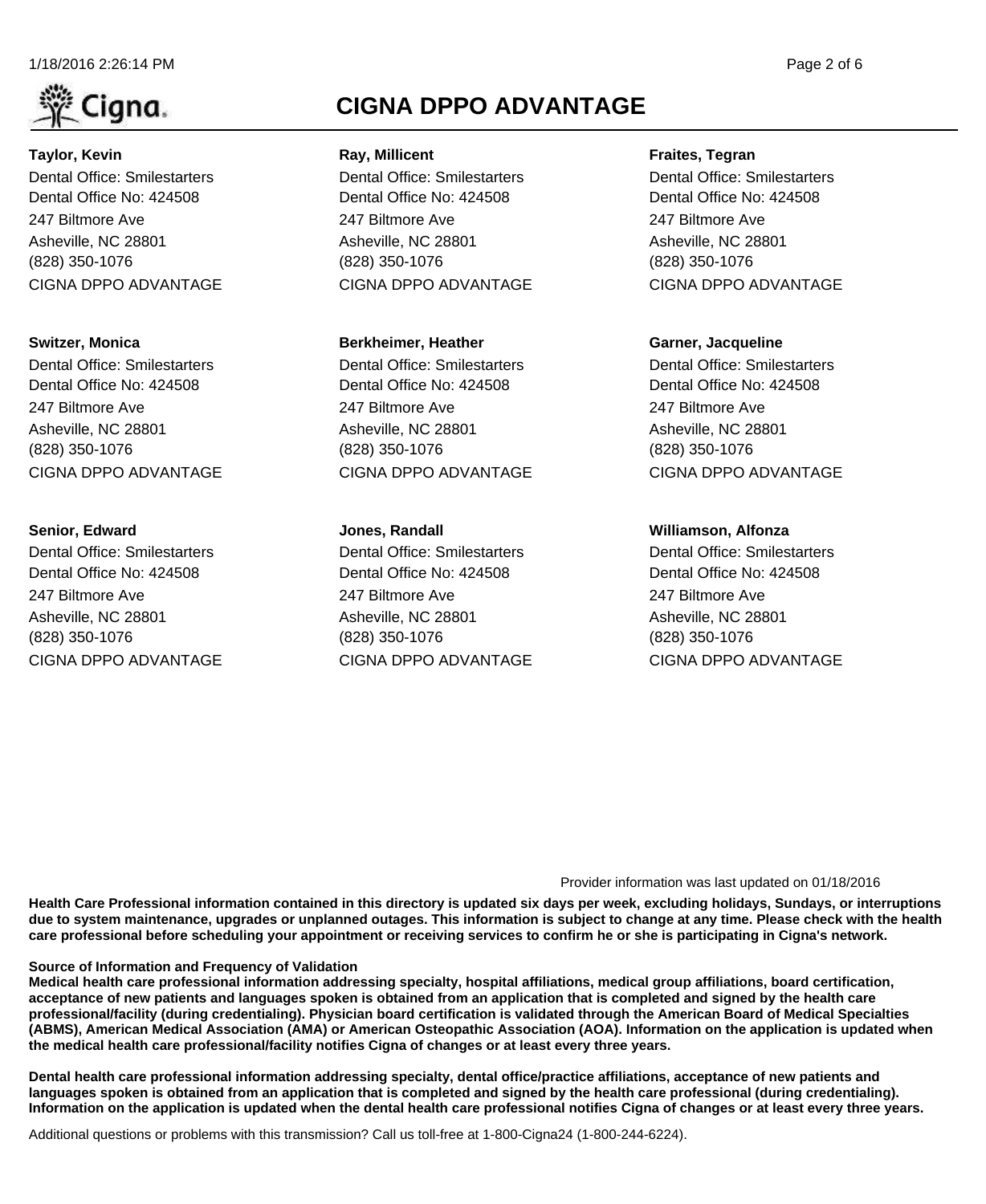#### 1/18/2016 2:26:14 PM Page 3 of 6



(828) 505-3410 Asheville, NC 28804 99 Edgewood Rd Ste E Dental Office No: 433791 Dental Office: Dental Urgent Care **Lestage, Richard B** CIGNA DPPO ADVANTAGE

### **Xenakis, Hope**

(828) 251-2057 Asheville, NC 28801 417 Biltmore Ave Ste 5J Dental Office No: 357261 Dental Office: Hope Xenakis DDS CIGNA DPPO ADVANTAGE

### **Freeman, Scott R**

(828) 785-5771 Asheville, NC 28805 211 Tunnel Rd Dental Office No: 568646 Dental Office: Expedition Dentistry CIGNA DPPO ADVANTAGE

# **CIGNA DPPO ADVANTAGE**

(828) 505-8680 Asheville, NC 28803 745 Biltmore Ave Dental Office No: 470806 Dental Office: Stuart Williams DDS **Williams, J. Stuart S** CIGNA DPPO ADVANTAGE

### **Councill, Jordan H**

(828) 398-4910 Asheville, NC 28803 10 Brook St Dental Office No: 480647 Dental Office: Dogwood Dental CIGNA DPPO ADVANTAGE

### **Deaton, Steven**

(828) 225-3280 Asheville, NC 28806 8 New Leicester Hwy Dental Office No: 432250 Dental Office: Complete Dental Care CIGNA DPPO ADVANTAGE

#### **Ellerhorst, Lydia B**

(828) 225-3280 Asheville, NC 28806 8 New Leicester Hwy Dental Office No: 432250 Dental Office: Complete Dental Care CIGNA DPPO ADVANTAGE

### **Mchatton, Stephen R**

(828) 225-3280 Asheville, NC 28806 8 New Leicester Hwy Dental Office No: 432250 Dental Office: Complete Dental Care CIGNA DPPO ADVANTAGE

### **Toth, Christopher J**

(828) 277-7868 Asheville, NC 28803 15 Yorkshire St Dental Office No: 507977 Dental Office: Dr Christ Toth CIGNA DPPO ADVANTAGE

#### Provider information was last updated on 01/18/2016

**Health Care Professional information contained in this directory is updated six days per week, excluding holidays, Sundays, or interruptions due to system maintenance, upgrades or unplanned outages. This information is subject to change at any time. Please check with the health care professional before scheduling your appointment or receiving services to confirm he or she is participating in Cigna's network.**

#### **Source of Information and Frequency of Validation**

**Medical health care professional information addressing specialty, hospital affiliations, medical group affiliations, board certification, acceptance of new patients and languages spoken is obtained from an application that is completed and signed by the health care professional/facility (during credentialing). Physician board certification is validated through the American Board of Medical Specialties (ABMS), American Medical Association (AMA) or American Osteopathic Association (AOA). Information on the application is updated when the medical health care professional/facility notifies Cigna of changes or at least every three years.**

**Dental health care professional information addressing specialty, dental office/practice affiliations, acceptance of new patients and languages spoken is obtained from an application that is completed and signed by the health care professional (during credentialing). Information on the application is updated when the dental health care professional notifies Cigna of changes or at least every three years.**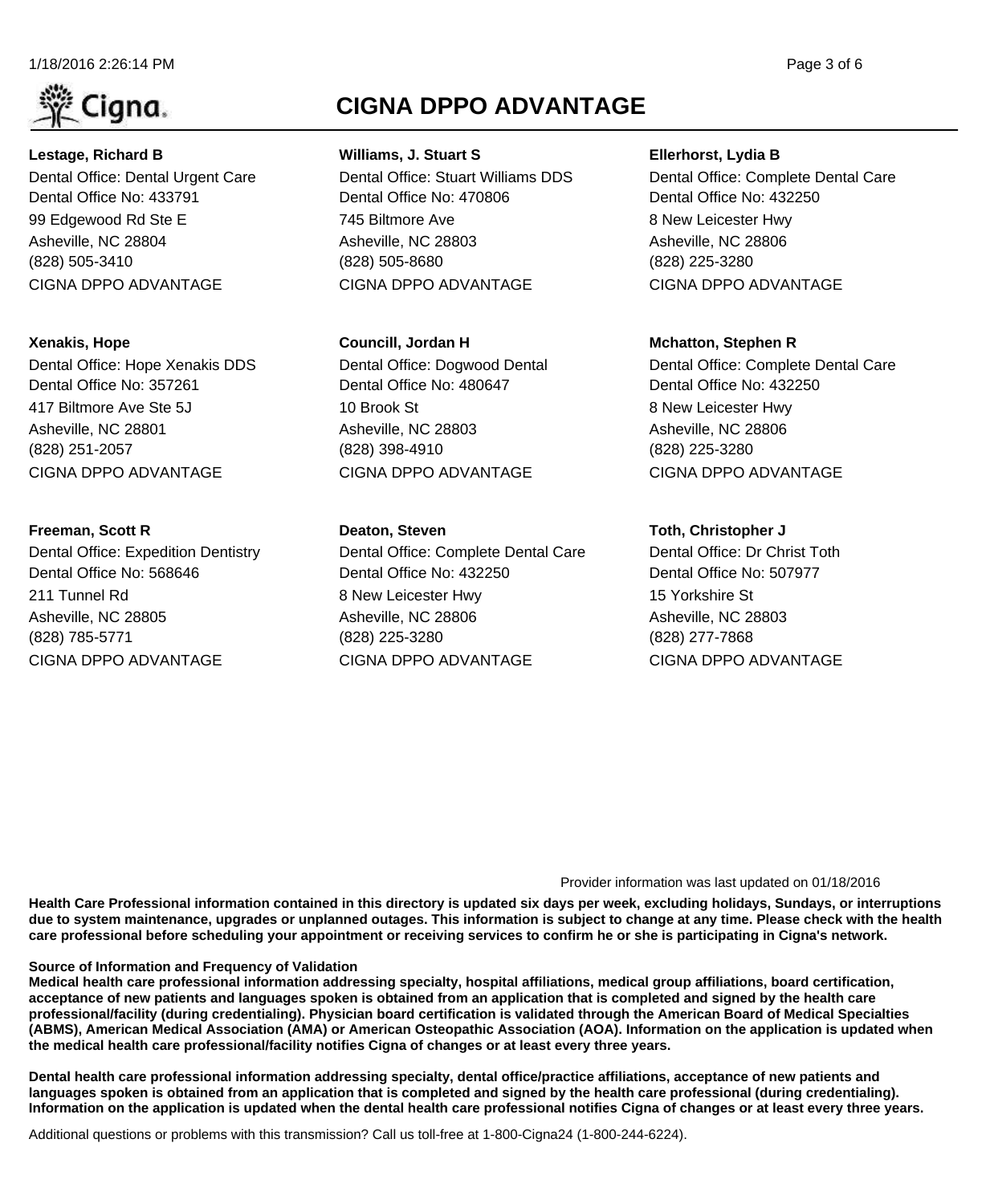

# (828) 277-6800 Asheville, NC 28803 900 Hendersonville Rd Ste 107 Dental Office No: 535181 Dental Office: Excellence in Dentistry **Bodnar, Jason** CIGNA DPPO ADVANTAGE

# (828) 277-6800 Asheville, NC 28803 900 Hendersonville Rd Ste 107 Dental Office No: 535181 Dental Office: Excellence in Dentistry **Barroso Bernier, Brent H**

CIGNA DPPO ADVANTAGE

# **Lopez, Johanna M**

(828) 277-6800 Asheville, NC 28803 900 Hendersonville Rd Ste 107 Dental Office No: 535181 Dental Office: Excellence in Dentistry CIGNA DPPO ADVANTAGE

# **CIGNA DPPO ADVANTAGE**

(828) 684-1288 Asheville, NC 28803 3179 Sweeten Creek Rd Ste 4 Dental Office No: 441443 Dental Office: J Randall Latta DDS **Associates Westmoreland, Ashley L** CIGNA DPPO ADVANTAGE

#### **Ware, John C**

(828) 684-1288 Asheville, NC 28803 3179 Sweeten Creek Rd Ste 4 Dental Office No: 441443 Dental Office: J Randall Latta DDS **Associates** CIGNA DPPO ADVANTAGE

#### **Moczek, Harry**

(828) 684-1288 Asheville, NC 28803 3179 Sweeten Creek Rd Ste 4 Dental Office No: 441443 Dental Office: J Randall Latta DDS Associates CIGNA DPPO ADVANTAGE

**Latta, J. Randall R**

(828) 684-1288 Asheville, NC 28803 3179 Sweeten Creek Rd Ste 4 Dental Office No: 441443 Dental Office: J Randall Latta DDS **Associates** CIGNA DPPO ADVANTAGE

#### **Ludwig, Lauren T**

(828) 684-1288 Asheville, NC 28803 3179 Sweeten Creek Rd Ste 4 Dental Office No: 441443 Dental Office: J Randall Latta DDS **Associates** CIGNA DPPO ADVANTAGE

#### **Wilson, David**

(828) 684-1288 Asheville, NC 28803 3179 Sweeten Creek Rd Ste 4 Dental Office No: 441443 Dental Office: J Randall Latta DDS **Associates** CIGNA DPPO ADVANTAGE

#### Provider information was last updated on 01/18/2016

**Health Care Professional information contained in this directory is updated six days per week, excluding holidays, Sundays, or interruptions due to system maintenance, upgrades or unplanned outages. This information is subject to change at any time. Please check with the health care professional before scheduling your appointment or receiving services to confirm he or she is participating in Cigna's network.**

#### **Source of Information and Frequency of Validation**

**Medical health care professional information addressing specialty, hospital affiliations, medical group affiliations, board certification, acceptance of new patients and languages spoken is obtained from an application that is completed and signed by the health care professional/facility (during credentialing). Physician board certification is validated through the American Board of Medical Specialties (ABMS), American Medical Association (AMA) or American Osteopathic Association (AOA). Information on the application is updated when the medical health care professional/facility notifies Cigna of changes or at least every three years.**

**Dental health care professional information addressing specialty, dental office/practice affiliations, acceptance of new patients and languages spoken is obtained from an application that is completed and signed by the health care professional (during credentialing). Information on the application is updated when the dental health care professional notifies Cigna of changes or at least every three years.**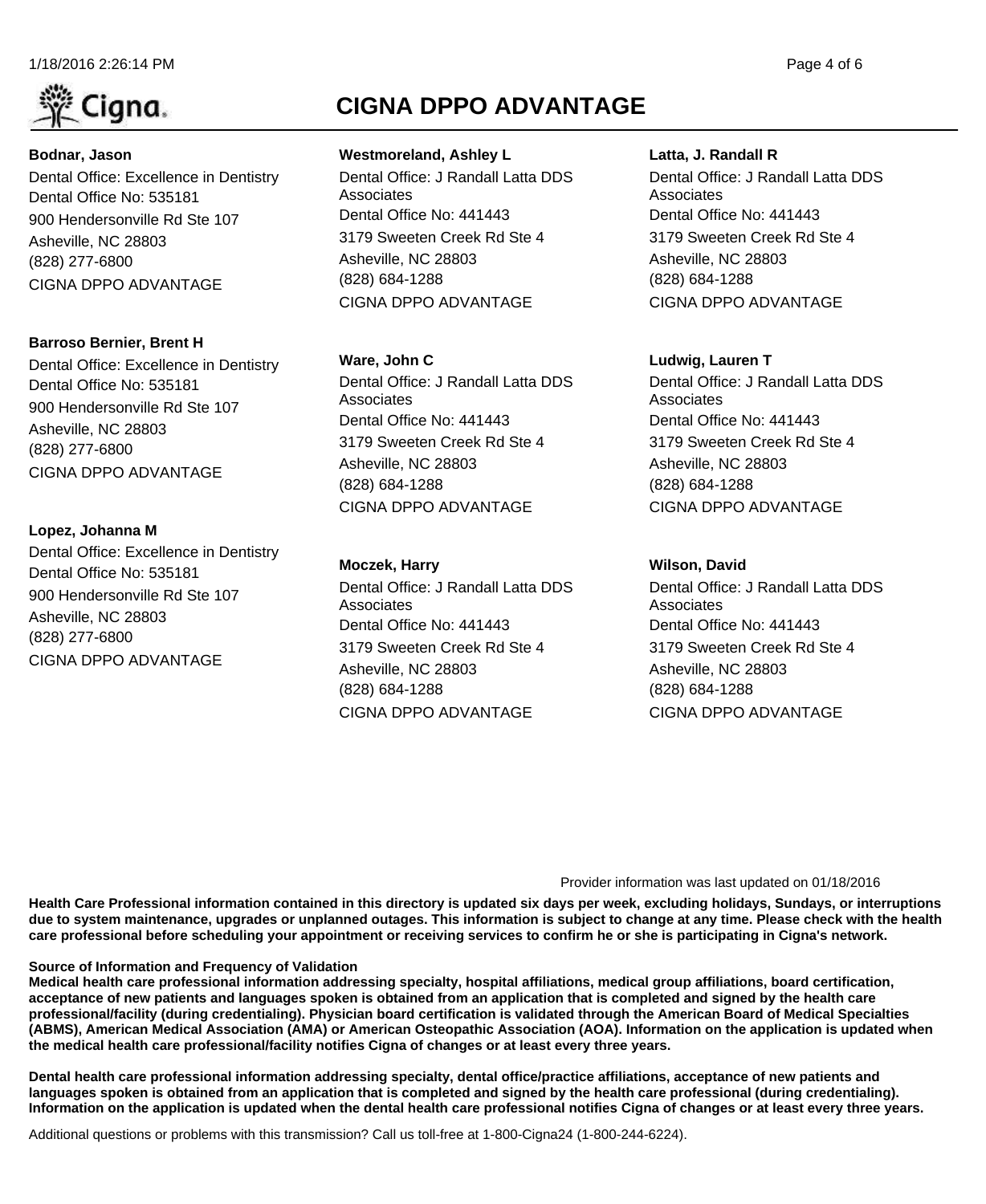

# (828) 645-5811 Weaverville, NC 28787 101 N Main St Dental Office No: 361355 Dental Office: Woodson Bolinger DDS **Bolinger, Woodson B** CIGNA DPPO ADVANTAGE

# **Casey, Melanie R**

(828) 676-2114 Arden, NC 28704 1748 Brevard Rd Dental Office No: 562265 Dental Office: Averys Creek Family **Dentistry** CIGNA DPPO ADVANTAGE

# **Ruda Love, Emily A**

(828) 649-1271 Marshall, NC 28753 493 Medical Park Dr Ste B Dental Office No: 428330 Dental Office: Madison County Health **Department** CIGNA DPPO ADVANTAGE

# **CIGNA DPPO ADVANTAGE**

(828) 697-7500 Hendersonville, NC 28739 401 6th Ave W Dental Office No: 532167 Dental Office: James R. Cannon Jr. DDS **Cannon Jr, James R** CIGNA DPPO ADVANTAGE

# **Poling, William**

(828) 682-7419 Burnsville, NC 28714 302 W US Hwy Byp Dental Office No: 420998 Dental Office: Scott Poling DDS MS PA CIGNA DPPO ADVANTAGE

# **Lopez, Alvaro X**

(828) 884-4411 Brevard, NC 28712 117 N Broad St Dental Office No: 375881 Dental Office: A Lopez DDS CIGNA DPPO ADVANTAGE

#### **Bendixen, James**

(252) 737-7404 Spruce Pine, NC 28777 179 Hospital Dr Dental Office No: 584260 Dental Office: ECU School of Dental Medicine CIGNA DPPO ADVANTAGE

### **Jackson, Michael W**

(828) 287-2246 Spindale, NC 28160 837 Thunder Rd Dental Office No: 357001 Dental Office: Michael W Jackson DDS CIGNA DPPO ADVANTAGE

# **Holt, Michael T**

(828) 375-0050 Spindale, NC 28160 1637 US Hwy 74A Byp Ste A Dental Office No: 464382 Dental Office: Dest Family Dentistry of Ruthe CIGNA DPPO ADVANTAGE

#### Provider information was last updated on 01/18/2016

**Health Care Professional information contained in this directory is updated six days per week, excluding holidays, Sundays, or interruptions due to system maintenance, upgrades or unplanned outages. This information is subject to change at any time. Please check with the health care professional before scheduling your appointment or receiving services to confirm he or she is participating in Cigna's network.**

#### **Source of Information and Frequency of Validation**

**Medical health care professional information addressing specialty, hospital affiliations, medical group affiliations, board certification, acceptance of new patients and languages spoken is obtained from an application that is completed and signed by the health care professional/facility (during credentialing). Physician board certification is validated through the American Board of Medical Specialties (ABMS), American Medical Association (AMA) or American Osteopathic Association (AOA). Information on the application is updated when the medical health care professional/facility notifies Cigna of changes or at least every three years.**

**Dental health care professional information addressing specialty, dental office/practice affiliations, acceptance of new patients and languages spoken is obtained from an application that is completed and signed by the health care professional (during credentialing). Information on the application is updated when the dental health care professional notifies Cigna of changes or at least every three years.**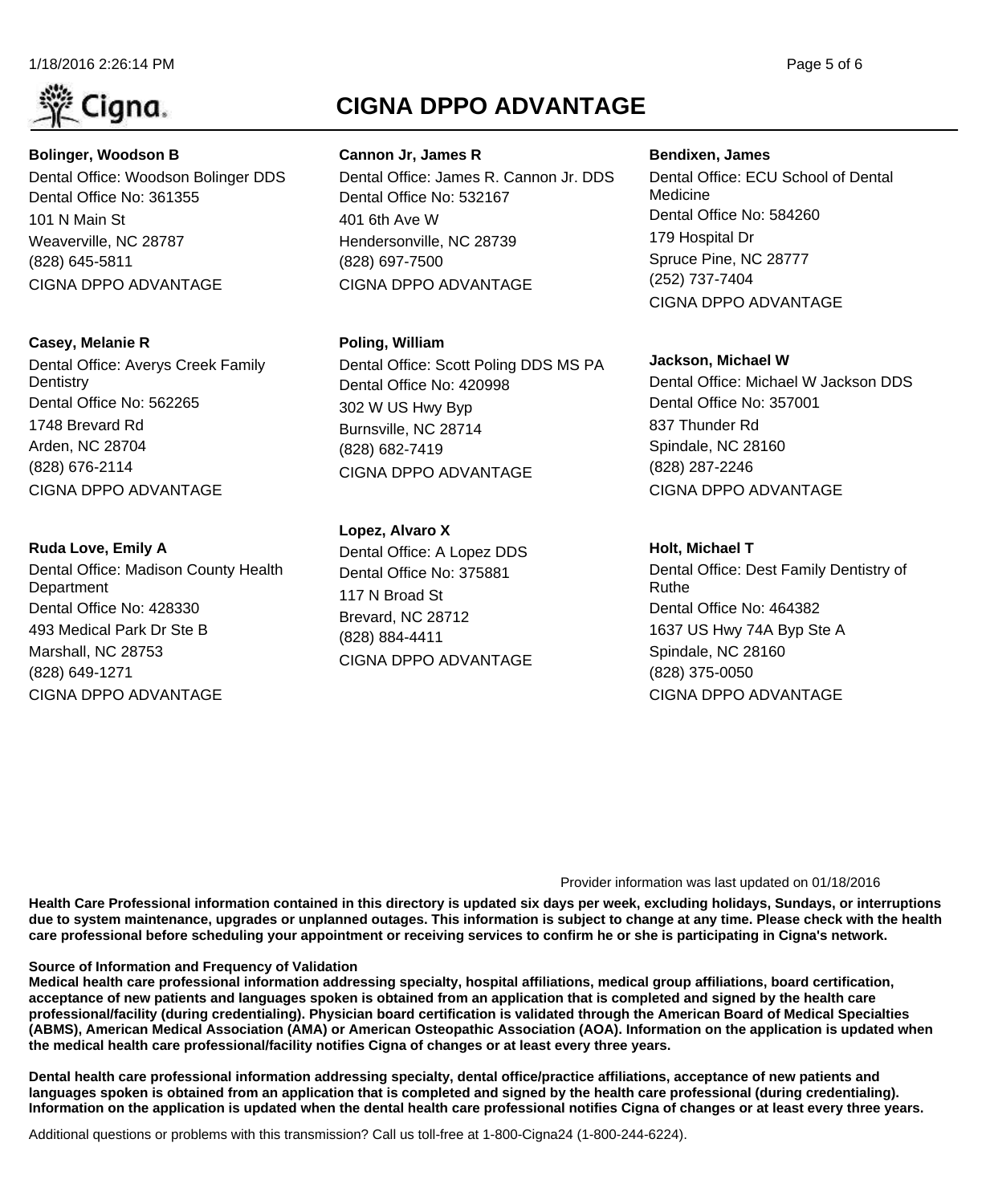



(828) 375-0050 Spindale, NC 28160 1637 US Hwy 74A Byp Ste A Dental Office No: 464382 Dental Office: Dest Family Dentistry of Ruthe **Sledge, John T** CIGNA DPPO ADVANTAGE

#### **Kotis, Amanda B**

(828) 375-0050 Spindale, NC 28160 1637 US Hwy 74A Byp Ste A Dental Office No: 464382 Dental Office: Dest Family Dentistry of Ruthe CIGNA DPPO ADVANTAGE

#### **Dest, Richard**

(828) 375-0050 Spindale, NC 28160 1637 US Hwy 74A Byp Ste A Dental Office No: 464382 Dental Office: Dest Family Dentistry of Ruthe CIGNA DPPO ADVANTAGE

# **CIGNA DPPO ADVANTAGE**

(828) 375-0050 Spindale, NC 28160 1637 US Hwy 74A Byp Ste A Dental Office No: 464382 Dental Office: Dest Family Dentistry of Ruthe **Lowery, Ashley N** CIGNA DPPO ADVANTAGE

#### **Fultz, Charles E**

(828) 375-0050 Spindale, NC 28160 1637 US Hwy 74A Byp Ste A Dental Office No: 464382 Dental Office: Dest Family Dentistry of Ruthe CIGNA DPPO ADVANTAGE

#### **Manga, Robert**

(828) 586-1200 Sylva, NC 28779 316 County Services Park Dental Office No: 552134 Dental Office: ECU School of Dental Medicine CIGNA DPPO ADVANTAGE

# **Pediatric Dentistry**

#### **Holt, Michael T**

(828) 375-0050 Spindale, NC 28160 1637 US Hwy 74A Byp Ste A Dental Office No: 464382 Dental Office: Dest Family Dentistry of Ruthe CIGNA DPPO ADVANTAGE

#### **Dest, Richard**

(828) 375-0050 Spindale, NC 28160 1637 US Hwy 74A Byp Ste A Dental Office No: 464382 Dental Office: Dest Family Dentistry of Ruthe CIGNA DPPO ADVANTAGE

#### Provider information was last updated on 01/18/2016

**Health Care Professional information contained in this directory is updated six days per week, excluding holidays, Sundays, or interruptions due to system maintenance, upgrades or unplanned outages. This information is subject to change at any time. Please check with the health care professional before scheduling your appointment or receiving services to confirm he or she is participating in Cigna's network.**

#### **Source of Information and Frequency of Validation**

**Medical health care professional information addressing specialty, hospital affiliations, medical group affiliations, board certification, acceptance of new patients and languages spoken is obtained from an application that is completed and signed by the health care professional/facility (during credentialing). Physician board certification is validated through the American Board of Medical Specialties (ABMS), American Medical Association (AMA) or American Osteopathic Association (AOA). Information on the application is updated when the medical health care professional/facility notifies Cigna of changes or at least every three years.**

**Dental health care professional information addressing specialty, dental office/practice affiliations, acceptance of new patients and languages spoken is obtained from an application that is completed and signed by the health care professional (during credentialing). Information on the application is updated when the dental health care professional notifies Cigna of changes or at least every three years.**